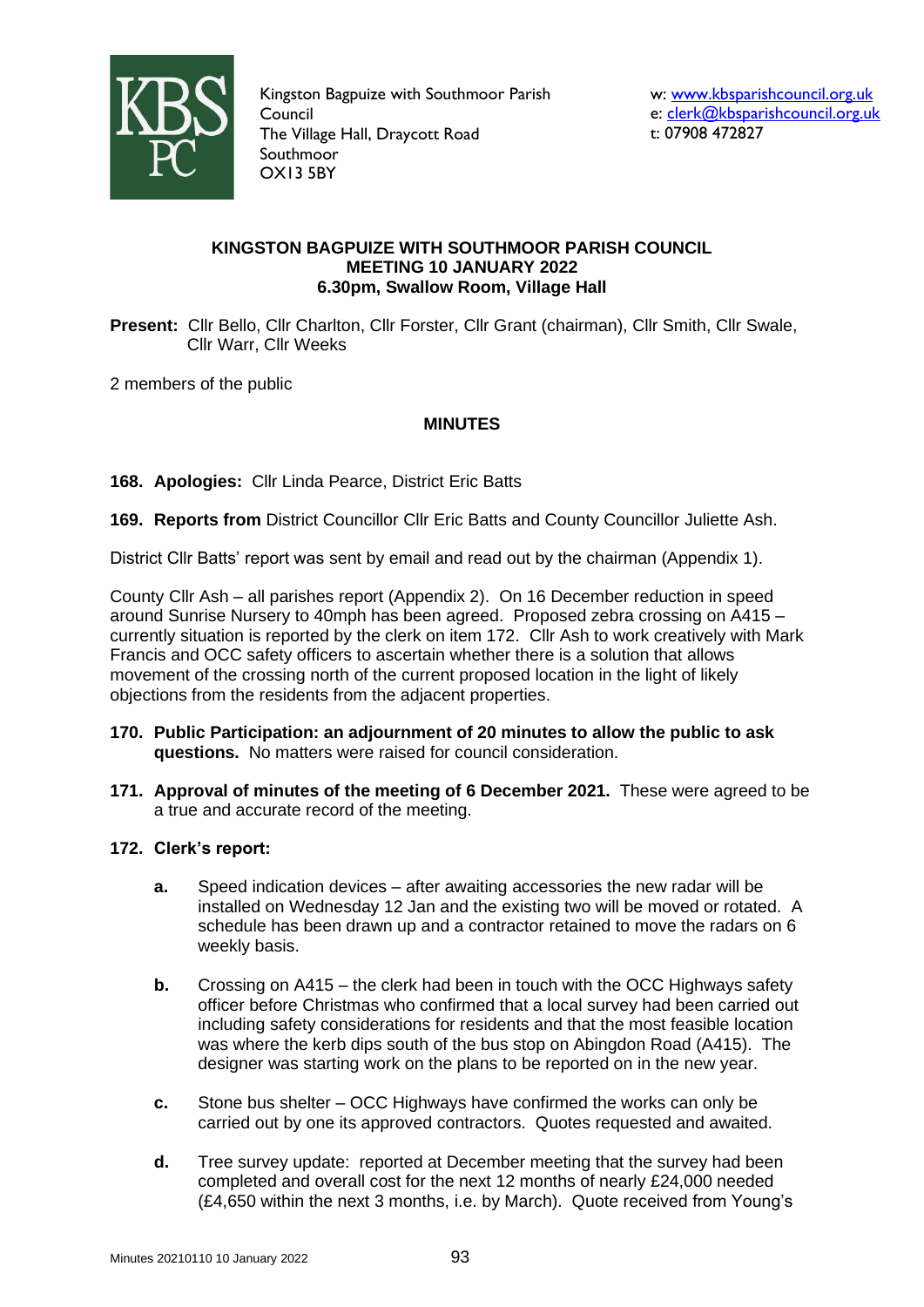Trees (concentrating on the most urgent first) which was received on Thursday last week. This came in at £1,690. There is £500 left in this year's budget for trees, so clerk to identify the most urgent work to be commissioned up to this amount (under delegated powers) with the rest to be authorised by the council at the February meeting.

## **173. Declarations of interest:** none declared

## **174. Planning Applications for consideration:**

- **a. [P21/V3354/LB](https://data.whitehorsedc.gov.uk/java/support/Main.jsp?MODULE=ApplicationDetails&REF=P21/V3354/LB)** Waggon And Horses, Faringdon Road, Southmoor OX13 5BG, external detached pergola and outdoor/detached bar & kitchen: council voted no objections
- **b. [P21/V3353/FUL](https://data.whitehorsedc.gov.uk/java/support/Main.jsp?MODULE=ApplicationDetails&REF=P21/V3353/FUL)** Waggon And Horses, Faringdon Road, Southmoor, OX13 5BG, external detached pergola and outdoor/detached bar & kitchen: council voted no objections

## **175. Planning Applications results:**

- **a. [P21/V2960/HH,](https://data.whitehorsedc.gov.uk/java/support/Main.jsp?MODULE=ApplicationDetails&REF=P21/V2960/HH)** 5 Redwood Close Southmoor Abingdon OX13 5DH, single storey extension to rear elevation (corrected elevation plan received 3 December 2021) – permission granted with conditions.
- **176. Accounts:** the council to approve payments presented by the clerk, and acknowledge receipts

|                               |                                                       |                      | <b>Amount</b> | <b>VAT</b>               | <b>Total</b><br>payment | Date of        |
|-------------------------------|-------------------------------------------------------|----------------------|---------------|--------------------------|-------------------------|----------------|
| Payee                         | <b>Details</b>                                        | <b>Invoice No(s)</b> | (E)           | (E)                      | to payee<br>(E)         | <b>Payment</b> |
| <b>HP</b> Instant<br>lnk      | Ink replacement service                               | Direct debit         | 2.91          | 0.58                     | 3.49                    | 12/12/2022     |
| <b>Village Hall</b>           | Office rental                                         | Standing order       | 210.00        | $\overline{\phantom{a}}$ | 210.00                  | 03/01/2022     |
| <b>GiffGaff</b>               | Mobile phone                                          | Direct debit         | 5.00          | 1.00                     | 6.00                    | 06/01/2022     |
| B&Q                           | Padlock for SID                                       | Debit card           | 6.50          |                          | 6.50                    | 08/01/2022     |
| Autela<br>Payroll<br>services | Payroll services                                      | 7836                 | 42.00         | 8.40                     | 50.40                   | 11/01/2022     |
| <b>BGG</b><br>Garden<br>Care  | Litter picking                                        | 1018/21              | 270.00        | 54.00                    | 324.00                  | 11/01/2022     |
| ElanCity                      | SID, solar panel &<br>accessories                     | 00525                | 1974.17       | 394.83                   | 2369.00                 | 11/01/2022     |
| Logs<br>Unlimited             | Installation of 3 manhole<br>covers on Memorial Green | 210821               | 147.00        | 29.40                    | 176.40                  | 11/01/2022     |
| Spartan                       | Cleaning of bus shelters                              | 1417                 | 140.00        |                          | 140.00                  | 11/01/2022     |
| Ubico                         | Dog bins                                              | 6004858X             | 346.19        | 69.24                    | 415.43                  | 11/01/2022     |
| <b>Clerk</b><br>(salary)      | Salary                                                | Jan                  | Confidential  |                          |                         | 25/01/2022     |
| <b>OCC</b><br>Pension<br>Fund | Pension contributions                                 | Jan                  | Confidential  |                          |                         | 25/01/2022     |

# **Payments**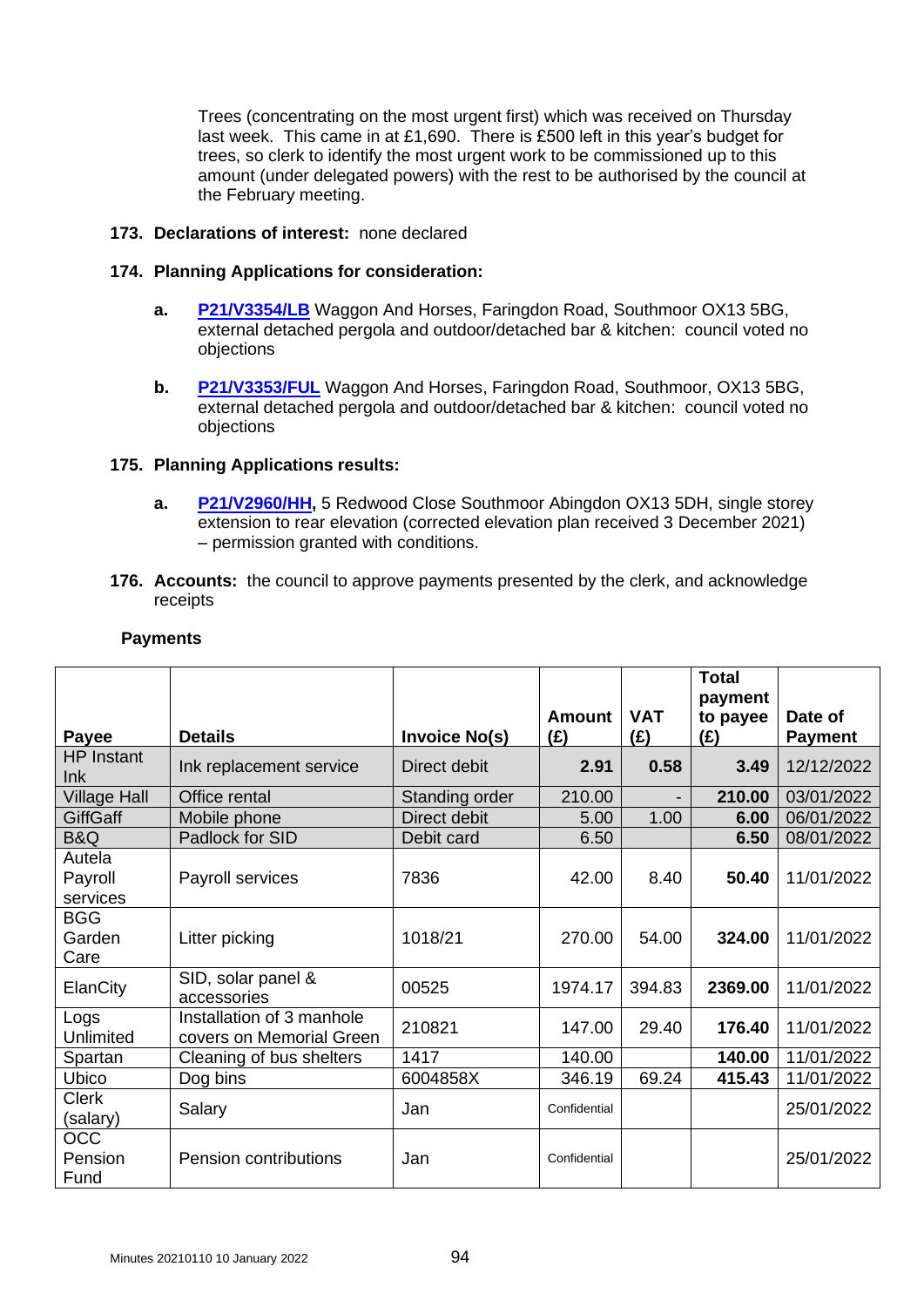The council approved payments.

# **Receipts**

| <b>Date</b> | Method of<br><b>Receipt</b> | From | <b>Details</b>             | Amount (£) |
|-------------|-----------------------------|------|----------------------------|------------|
| 06/12/2021  | Cheque                      | Cllr | Repayment for Rem Sun meal | 16.00      |
| 06/12/2021  | Cheque                      | Cllr | Repayment for Rem Sun meal | 20.25      |

- **177. Councillors to be appointed to authorise the month's online payments.** Cllr Grant and Cllr Warr were duly appointed. Payments to be authorised by 5pm on Tuesday 11 January.
- **178. Council to approve and budget and precept request for 2022-23, with reference to proposals from council meeting on 6 December 2021 and documents presented by the clerk**. Cllr Grant confirmed to the meeting the changes proposed during the council's December meeting which resulted in a required precept of £100,000. This will result in an increase of £4.83 per annum to £59.72, or 8.8% for a band D property. Cllr Grant proposed that the budget is accepted, seconded by Cllr Swale, council voted to accept all proposals on the circulated draft budget and corresponding notes (to be published on parish council website). Clerk to submit precept request form.

## **179. Recreation and Play Facilities:**

**a.** Report from Cllr Weeks, including December's parish council inspection. The parish council monthly inspection was carried out by Cllr Weeks on 20 December 2021 (Millennium Green) and 30 December 2021 (Play Area and Recreation Ground). One new finding was identified: the Jubilee Fort safety surface is compacted and needs to be forked over and levelled. Recommendation, fork over the surface to loosen the bark chippings and level the surface.

#### **Work completed in December 2021**

Logs Unlimited have filled in the significant dip in the northern goal area at the Millennium Green with sand as a temporary measure until a permanent solution is installed in 2022.

#### **Work to be carried-out in January 2022**

A purchase order has been raised with Logs Unlimited to clear away the leaves from the basketball court and MUGA in the recreation ground, fix a goal net to the goal post nearest to John Blandy school in the recreation ground and fix goal nets to the goal posts in the Millennium Green. Goal nets to be supplied by the parish council.

Ongoing correspondence with Caloo regarding the design and installation of the basketball thermoplastic markings, but progress has been made and it is hoped the work can be completed by the spring.

**b.** Monthly inspection – for information only: the Recreation Facilities Committee has now agreed a rota of councillors to carry out the inspection.

#### **180. Burial ground:**

**a.** Council to consider the purchase of a commercial cordless leaf blower for use in the burial ground (quote from Cannings of £239.16 (ex VAT) including discount circulated with agenda). Council voted to accept but noted Cllr Smith's objection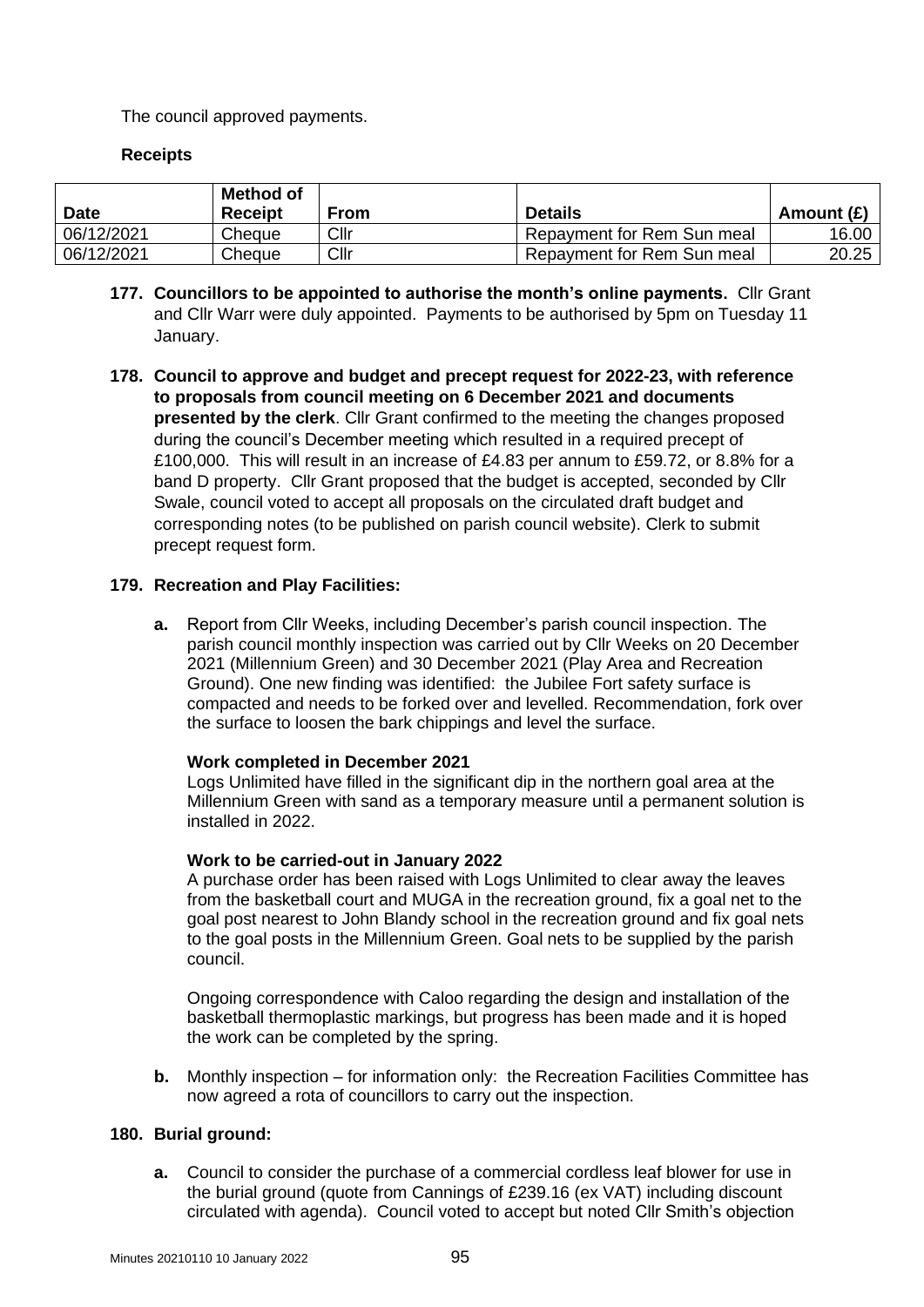on environmental grounds.

- **b.** Council to consider proposal for purchase of hand tools for use in the burial maintenance up to £75.00. Council voted to accept this proposal. The clerk to be provided with a list of tools for purchase.
- **181. Decision to request boundary change:** council required to submit this request including supporting evidence by 21 January. Council to appoint councillor to approve submission by the clerk. Cllr Warr and Cllr Grant to work with clerk to put this together.
- **182. Queen's Platinum Jubilee:** following the council's decision to put up to £2,500 of CIL monies towards celebrations, council to form a committee (which can include noncouncillors) to organise matters, with terms of reference to be drawn up including how budgetary control will be managed. Cllr Swale to approach school re choir performing song. Committee formed of Cllr Smith, Cllr Charlton, Cllr Swale, Cllr Grant and Cllr Bello. It was suggested village residents might like to be involved and Cllr Grant to approach Ron Green who was involved with the Diamond Jubilee celebrations in 2012.
- **183. Pavilion build - electricity supply during build for contractors and sports club lighting:** The parish council is bound to provide electricity as part of its contract with LifeBuild (the building contractors) - council to consider reimbursing the Sports Field Association (the electricity consumer for the sports field) for any electricity costs during the period of the pavilion build (using the S106 monies awarded), which may include costs for lighting for the sports clubs: the council resolved to reimburse the SFA on production of the invoices, rather than temporarily take over the account as the SFA is tied in to fixed contract.

#### **184. Next meetings:**

Monday 7 February

Monday 7 March

Meeting concluded at 8.25pm

Clerk: Sarah Bates

Signed …………………………………………Chairman

| Dated |  |
|-------|--|
|-------|--|

Overpage:

Appendix 1, report from District Cllr Eric Batts

Appendix 2, all parishes report from County Cllr Juliette Ash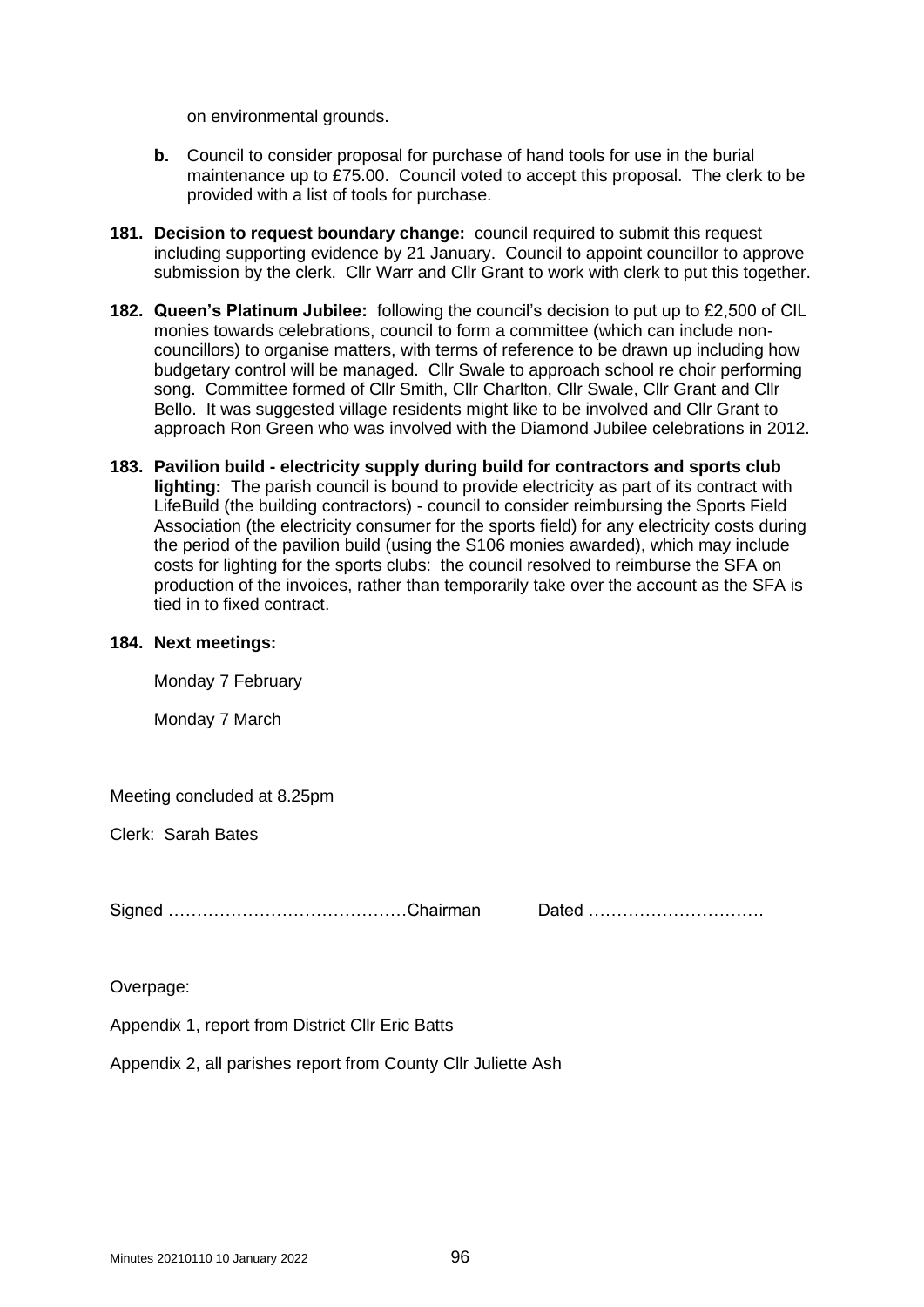Appendix 1 (2 pages)

## **District Council Report: Cllr Eric Batts Kingston Bagpuize with Southmoor Parish Council**

January 10th 2022

Firstly, my apologies for not being with you tonight, I have a meeting of the Vale Climate Emergency Advisory Committee which starts at 6.00pm

Since your last meeting in December activity at the Vale has mainly consisted of a full council meeting on December  $8<sup>th</sup>$  and dealing with the ongoing issue of Covid support, the community team continue to give help and advice to residents and along with the County issues daily updates re vaccination centre locations.

Council offices closed on  $24<sup>th</sup>$  December and reopened on  $3<sup>rd</sup>$  January, it had been hoped that after this break staff would gradually return to working at Milton Park but in view of the Governments advise this has been delayed, however a skeleton staff are present at the site.

**December Council:** Members adopted new and revised existing policies on the following issues, a joint gambling policy with south, a new policy in respect of parental leave for councillors, the council tax base for 2022/23 ( which has been circulated to the clerk), a revised code of conduct and complaints procedure (which again has been circulated to the clerk), they also agreed to set up committee to review the councils constitution. Details of the above decisions can be found on the Vale website.

**Climate Emergency Committee:** At its meeting tonight, we are considering reports on greenhouse gas emissions, the climate action plan 2021-2024, and climate action funding. As we are only an advisory committee, we can't make formal decisions on these items but we can and do make significant recommendations for amendments and changes to cabinet on matters discussed.

**Council Budget 2022-2023:** Draft proposals were published in late December and discussed by cabinet, further discussions will continue before being considered by scrutiny committee and full council for approval on 16<sup>th</sup> February, all I can say at the moment it looks like the increase in the Vale portion of council tax will be hirer than it has been for some years, my fellow oppositions members and I will over the comings weeks be taking an in depth look at the proposed budget.

**Planning Enforcement:** As I mentioned in December the Vale has been reviewing how it deals with enforcement cases, the advised procedure has been formally agreed and a copy has been circulated to the clerk, I for one have concerns about it and I am sure you have if you have already seen it or when do see it.

**Waste Collections:** As with every other organization Biffa are suffering with a shortage of staff due to sickness etc however whilst the driver shortage problems continue it has improved since the autumn.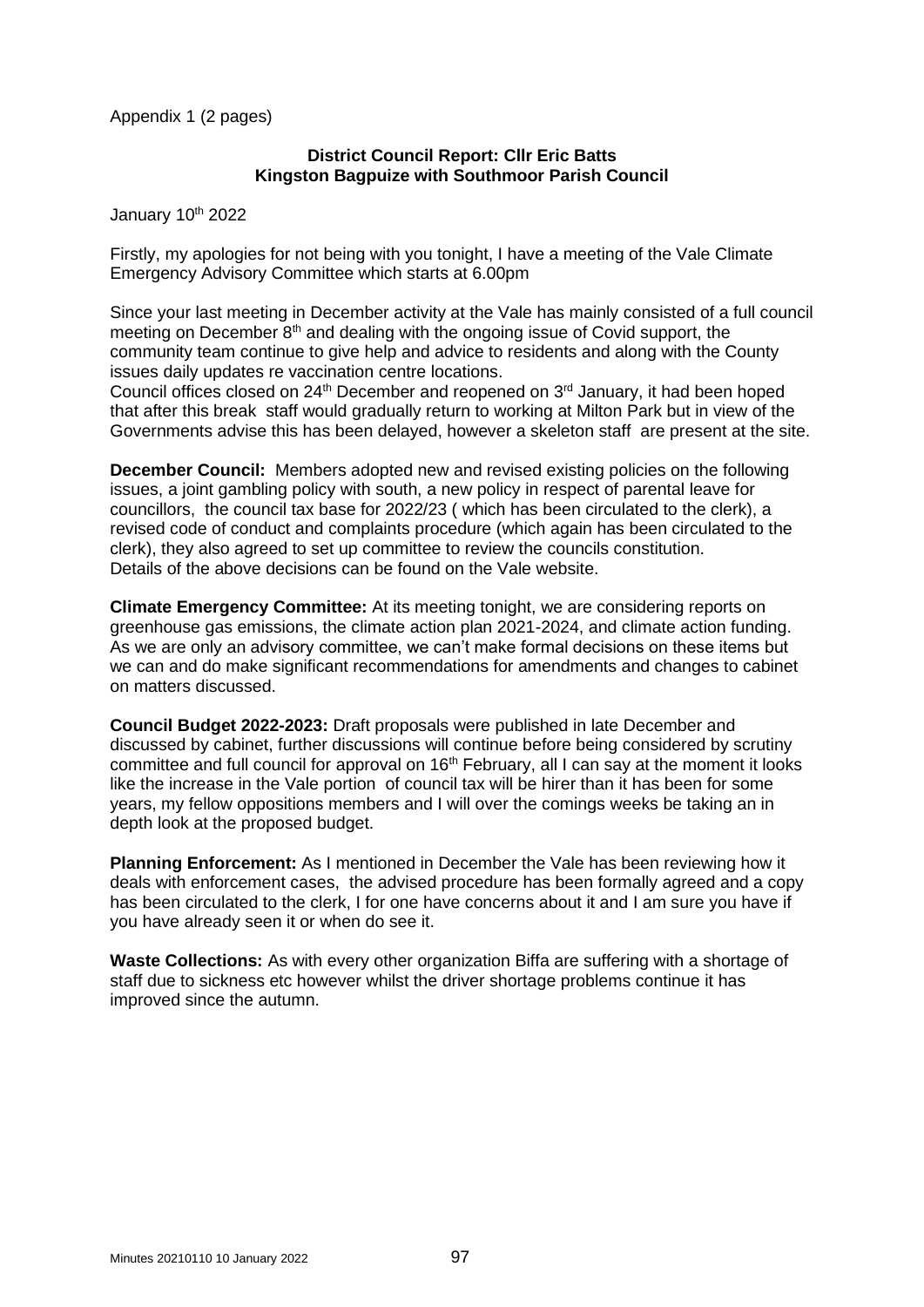#### **Issues In Relation to the Parish Planning:**

P 21/V3335/Ful Application for a permeant outside bar and Kitchen at the Waggon and Horses. I have concerns about this in relation to noise and disturbance to residents. I am waiting for feedback from the case officer.

P/213008/LDE Swannybrook Farm to formalize the use of the buildings at the site, I hope you like me that this will see an end to the protracted problems with this site that have been going on for years.

I also want to make you aware of the OCC application in relation to Stonepits Barn on the A415 at Frilford, you may wish to have a look at it and submit comments.

**Transfer of S106 Funds:** It looks as if all the boxes are ticked for this to get cabinet agreement in early February followed by full council on 16<sup>th</sup> will the transfer of the money soon after.

As ever if you have any questions on matters in this report or other issues want to raise please email me

District Eric Batts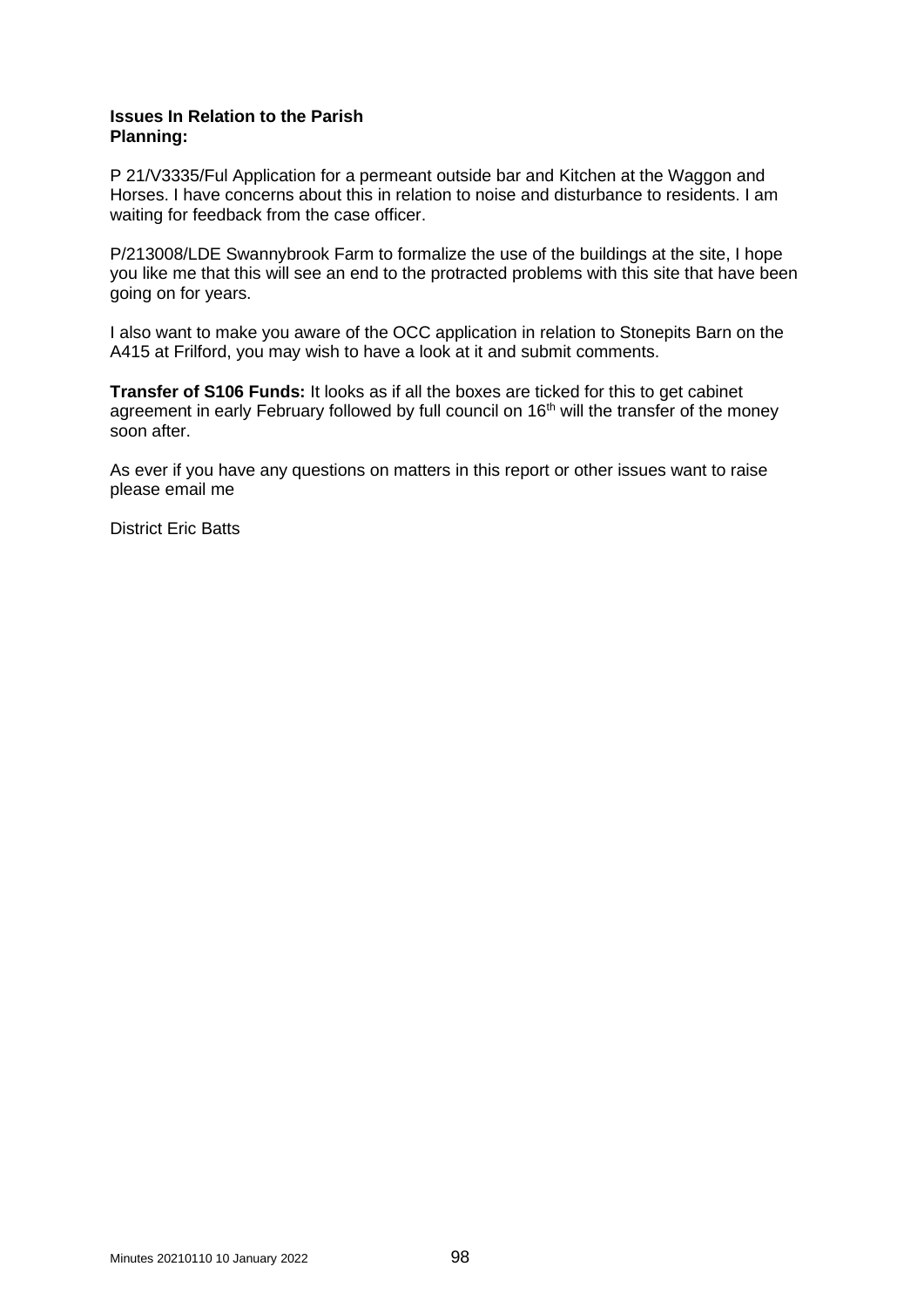# **Appendix 2 (2 pages)**

# **County Councillor Juliette Ash REPORT- All parishes- Jan 2022**

Happy New Year!

# **Covid-19**

New precautions are in place, testing processes have been planned and extra care is recommended for all as schools and workplaces re-open. The Secretary of State for Education has rightly prioritised enabling child education and well-being by deciding to reopen schools and closely monitoring cases brought about by the Omicron variant. This is welcome news and will support both children and parents alike in Oxfordshire.

## **Vaccination programme**

Significant additional capacity has been added to Oxfordshire's vaccination programme including extending the opening hours of primary care network sites and pharmacies.

Residents can:

- book an appointment via the [national booking system](https://www.nhs.uk/conditions/coronavirus-covid-19/coronavirus-vaccination) (or call 119).
- book a booster appointment two months after your second dose, with the jab taking place at the three-month marker.
- Use a number of walk-in opportunities at GP practices. These are being advertised locally by GP practices whenever there is availability. For **a full list of walk-ins, which is updated on a daily basis, please visit the [CCG website.](https://www.oxfordshireccg.nhs.uk/your-health/walk-in-vaccine-clinics.htm)**

## **Changes to testing rules**

From 11<sup>th</sup> Jan people in England who test positive from a lateral flow test and do not have symptoms will no longer be required to take a follow up PCR test. They should self-isolate immediately and report their result on gov.uk.

# HAVE YOUR SAY: **Surveys and call for evidence**

Consultations this month are taking place on:

1. Local transport and connectivity.

## **The Local Transport and Connectivity Plan consultation formally opens on the 5th Jan. Closes 16th March.**

# <https://letstalk.oxfordshire.gov.uk/ltcp>

This is a HUGELY IMPORTANT subject that affects all residents and our division is particularly affected by issues around and the status of our key road, the A420.

In addition, proposals include reducing car journeys by a quarter by 2030 and by a third by 2040. An aspiration to increase cycling journeys from 600,000 to 1 million by 2031 is also included. Comments welcome .

I will be supporting all areas that improve the safety of the A420, supporting the reduction in car journeys where funds and associated improvements can support other sustainable options and calling for increased availability of electric charging points in our Division. I have already called for support and installation for users with no independent off-street parking and will press for this to be available in our Parishes as soon as the requite technology and solutions are tested.